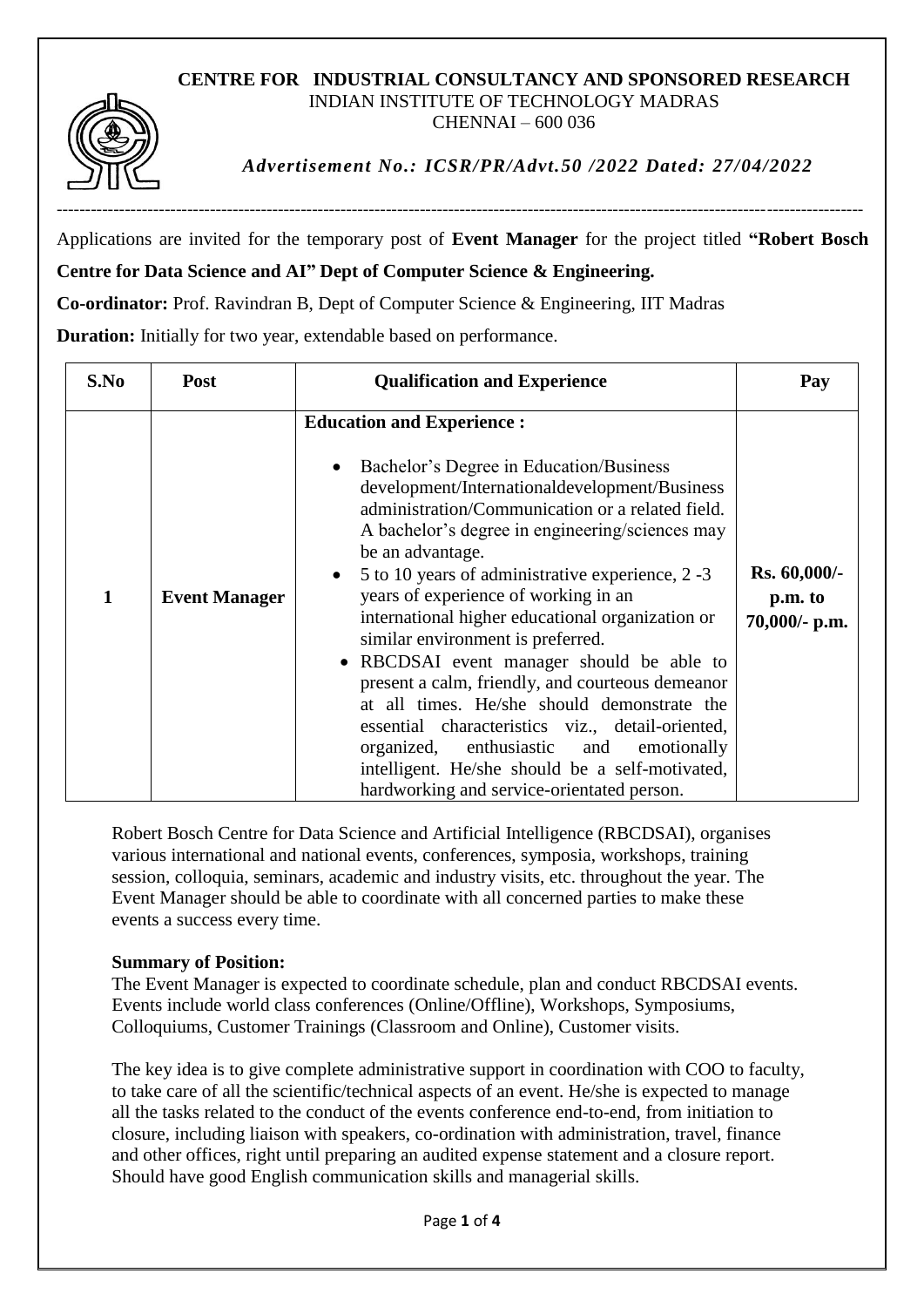## **Roles and Responsibilities:**

• Provide support to COO and the concerned faculty to coordinate all the necessary activities required for successfully running events. These will include:

- Publish the Yearly Event Calendar well in advance.
- Preparation of event budget with organizers
- Liaising with speakers and enabling their travel (visa, bookings, …)
- $-$  Co-ordinating setting up of Event website  $\&$ amp; publicity material if required
- $-$  Local arrangements, incl. travel  $\&$ amp; catering
- Co-ordinating with NPTEL for video recording
- Coordination of Media outreach Print, Social etc

– Final audited report of expenses and conference feedback, etc.

- Strong coordination between Core group and faculty members of RBCDSAI their scientific collaborators for effective and smooth conduct of various events.
- Maintaining effective communication, conducting regular surveys, documentation, and sharing information among the various stakeholders.
- Coordination with various other offices across IIT Madras (e.g. administration, finance and accounts, guest houses, etc.) for effective and seamless running of conferences and meetings
	- Coordinate Customer visits and meetings & amp; plan for logistics required.
	- Facilitate Customer visits from RBCDSAI to IITM Research Park

• Maintain the Database of Event Participants and Visitors. Keep them informed on upcoming RBCDSAI Events and Activities.

 Manage social media accounts in coordination with faculty and branding consultant to actively post news items on social media.

• Coordinate with faculty to prepare reports, articles and presentations in coordination with Project officer and other media consultants who will be hired time to time.

## **General Instructions to the candidates**

- 1) All the positions are on purely contract basis.
- 2) The completion of the period of contract will not confer any right for further extension, regularization, permanency at the Institute.
- 3) Candidates should apply online only in the website <https://icandsr.iitm.ac.in/recruitment/> (**Please check the advertisement number Advt. 50 /2022 displayed and submit the application for the relevant position**).
- 4) Separate application has to be filled for each post.
- 5) The system will accept single application only with the registered login ID (email) for an advertisement, hence the candidate is requested to select the multiple positions (In case, he/she wishes to apply for more than one position) before the submission of application.
- 6) The application cannot be edited, reverted once it is submitted.
- 7) Candidates should not attempt to apply twice for the same post. If multiple applications are received from a candidate for the same post, his/her candidature will liable to be rejected.
- 8) Candidates should follow the prescribed procedure for submission of online application.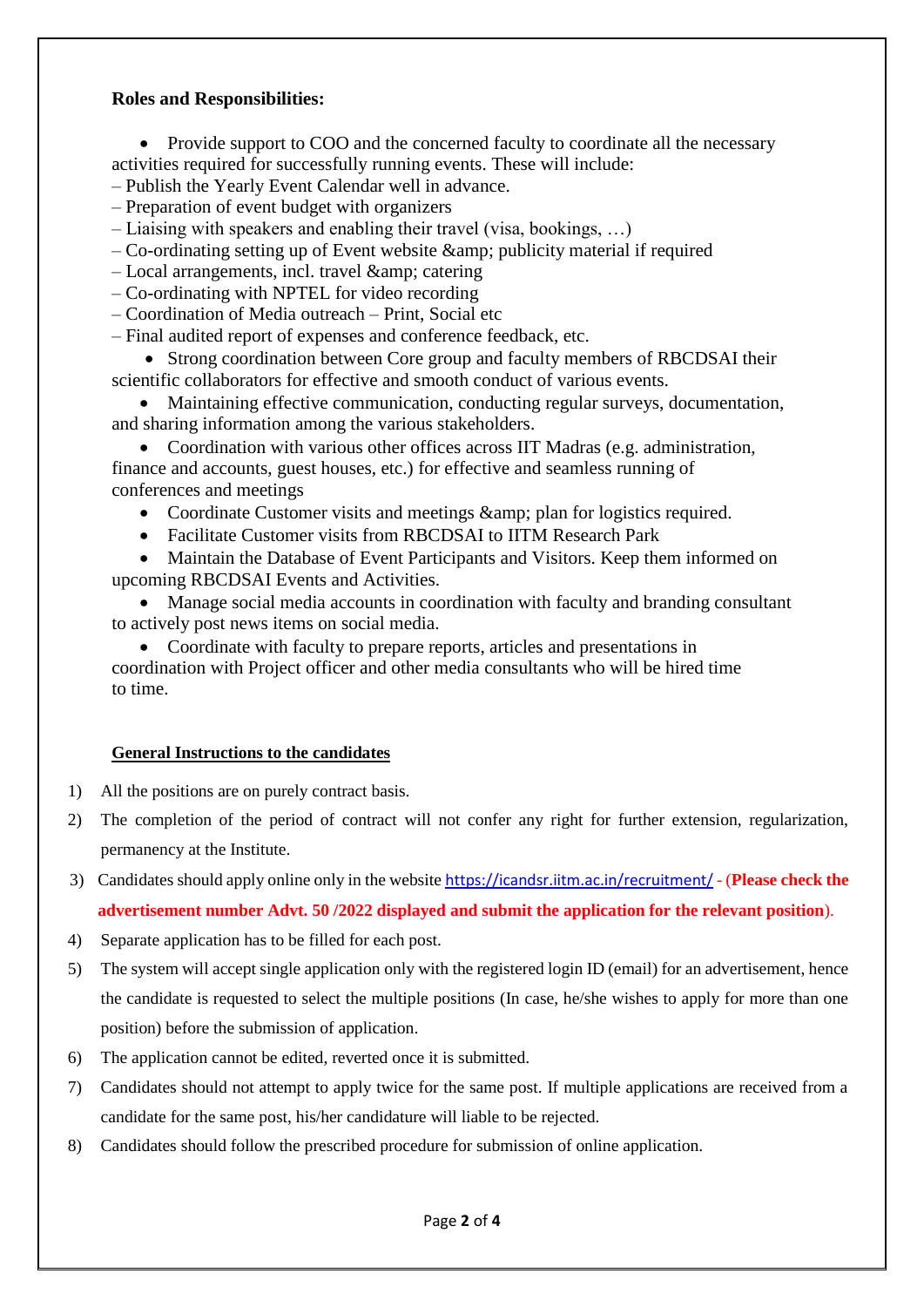- 9) Candidates are advised to fill their correct and active e-mail addresses in the online application as all correspondence will be made by the Institute through e-mail only.
- 10) The candidates applying for any post should ensure that they fulfil all the eligibility conditions for the post. Their admission to any stage of the selection process will be purely provisional subject to confirmation that they satisfy the prescribed eligibility conditions. Mere issue of registration certificate / call letter to the candidate will not imply that his/her candidature has been found eligible.
- 11) After successful online submission of application, a print out of the application form must be obtained and submitted when called for test. It will be required at the time of document verification/test/interview. Hard copy of the application is NOT to be sent to the Institute.
- 12) Candidates must be citizens of India. Persons who have migrated from Pakistan with the intention of permanently settling in India or subjects of Nepal are also eligible, but in their case a certificate of eligibility from the Government of India will be necessary for appointment. Such candidates should apply to the Government of India in the Ministry of Home Affairs for necessary certificate and furnish satisfactory proof of having so applied.
- 13) The prescribed qualifications are minimum and unless specified, they are required for consideration for the post, even if higher qualification has been acquired and the mere fact that a candidate possesses the same will not entitle him/her for being called for interview.
- 14) Relevant experience gained after the minimum qualifying degree will only be taken into consideration. Minimum requirements of qualifications and/or experience can be relaxed in respect of exceptionally outstanding candidates.
- 15) The experience required is relaxable at the discretion of the Institute in the case of candidates belonging to the Scheduled Caste / Scheduled Tribe, if at any stage of selection, the competent authority is of the opinion that sufficient number of candidates from these communities possessing the requisite experience are not likely to be available to fill up the vacancy reserved for them.
- 16) The Institute reserves the right to restrict the number of candidates for written / skill test / interview to a reasonable limit on the basis of qualifications, level and relevance of experience higher than the minimum prescribed in the advertisement and other academic achievements. The Institute also reserves the right of rejecting any or all the applications without assigning any reasons therefore.
- 17) Calling a candidate for test/interview merely indicates that it is felt that he/she with others may be suitable for the post and conveys no assurance whatsoever that he/she will be recommended or selected or his/her conditions specified in the application will be accepted.
- 18) Candidates will be short-listed for Test/Interview on the basis of the information provided by them in their online applications. They must ensure that such information is true. If at any subsequent stage or at the time of Test/Interview any information given by them or any claim made by them in their online applications is found to be false, their candidature will be liable to be rejected.
- 19) The Institute shall verify the antecedents or documents submitted by a candidate at any time at the time of appointment or during the tenure of the service. In case, it is detected that the documents submitted by the